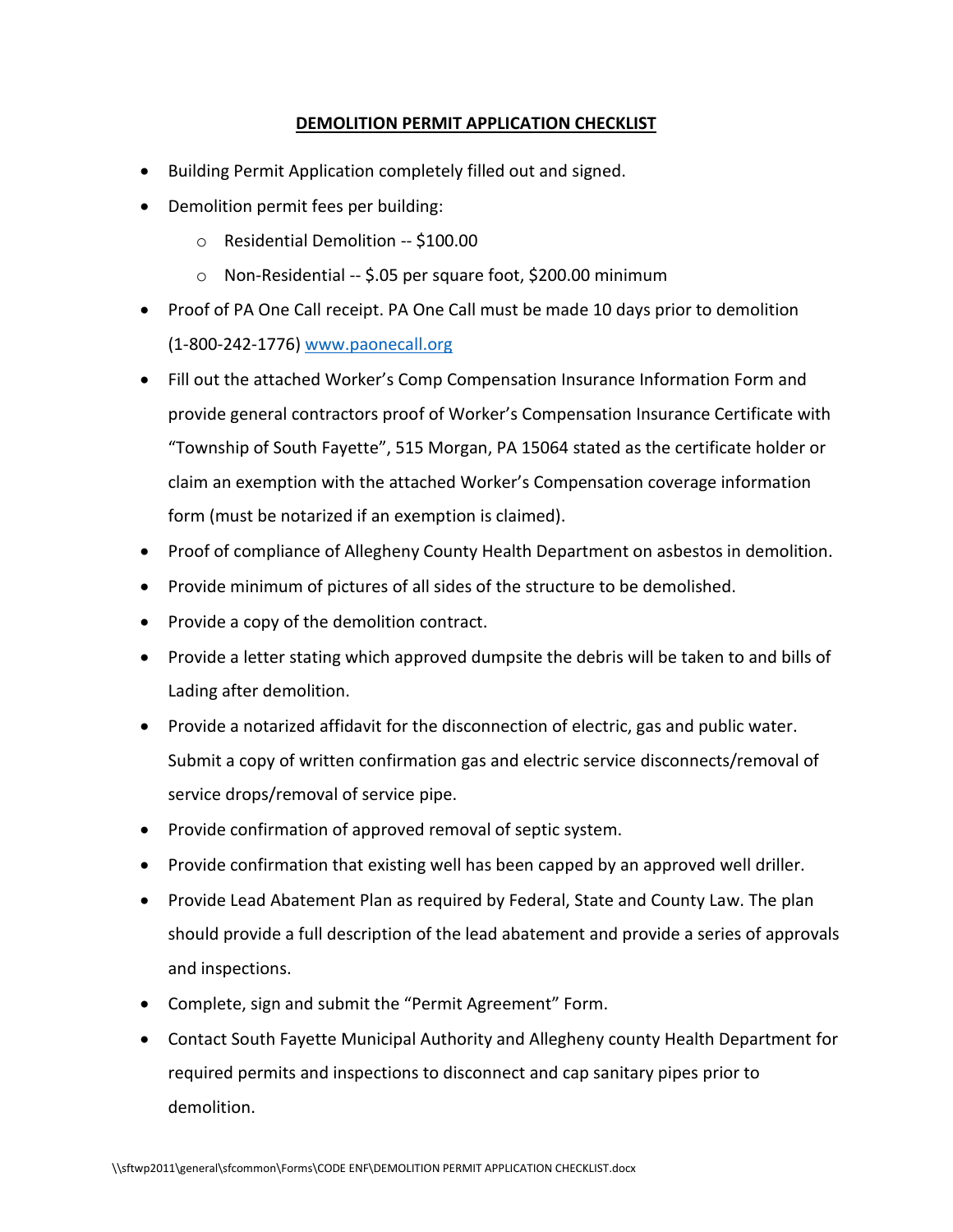

# **Building Permit**

**Application**

www.southfayettepa.com

| . Community orowing together |  |
|------------------------------|--|
|                              |  |

### **TOWNSHIP USE ONLY**

| $\Box$ Residential                                                                                                      |                                                      | <b>APPLICATION FOR A PERMIT FOR:</b>                                                                                                                                                                            |                                                   | $\Box$ Commercial                                                                                           |
|-------------------------------------------------------------------------------------------------------------------------|------------------------------------------------------|-----------------------------------------------------------------------------------------------------------------------------------------------------------------------------------------------------------------|---------------------------------------------------|-------------------------------------------------------------------------------------------------------------|
| $\Box$ Building<br>$\Box$ Zoning                                                                                        | $\Box$ Signs                                         | Type of Zoning Permit: $\Box$ Business Occupancy $\Box$ Deck under 30" above grade $\Box$ Detached Accessory Structure under 1,000 sq. ft.                                                                      |                                                   |                                                                                                             |
|                                                                                                                         |                                                      |                                                                                                                                                                                                                 |                                                   |                                                                                                             |
|                                                                                                                         |                                                      |                                                                                                                                                                                                                 |                                                   |                                                                                                             |
|                                                                                                                         |                                                      |                                                                                                                                                                                                                 |                                                   |                                                                                                             |
|                                                                                                                         |                                                      | <b>CONSTRUCTION SPECIFICATIONS:</b>                                                                                                                                                                             |                                                   |                                                                                                             |
|                                                                                                                         |                                                      |                                                                                                                                                                                                                 |                                                   |                                                                                                             |
|                                                                                                                         |                                                      |                                                                                                                                                                                                                 |                                                   |                                                                                                             |
|                                                                                                                         |                                                      | Width: Front Rear Depth Height (at highest point) Total Square Feet                                                                                                                                             |                                                   |                                                                                                             |
| Energy Compliance Method (Please Check):                                                                                |                                                      |                                                                                                                                                                                                                 | $\Box$ PA Alternative $\Box$ ResCheck or ComCheck | $\Box$ IECC                                                                                                 |
|                                                                                                                         | Workers Compensation provided with this application: | $\Box$ Yes $\Box$ No                                                                                                                                                                                            | <b>Applicant Exempt:</b>                          | $\Box$ Yes $\Box$ No                                                                                        |
|                                                                                                                         |                                                      |                                                                                                                                                                                                                 |                                                   |                                                                                                             |
|                                                                                                                         |                                                      |                                                                                                                                                                                                                 |                                                   |                                                                                                             |
|                                                                                                                         |                                                      | The applicant hereby agrees to comply with the provisions of all local laws and ordinances and the Pennsylvania Uniform<br>Construction Code regulating building construction in the Township of South Fayette. |                                                   |                                                                                                             |
|                                                                                                                         |                                                      |                                                                                                                                                                                                                 |                                                   |                                                                                                             |
|                                                                                                                         |                                                      | <b>TOWNSHIP USE ONLY</b>                                                                                                                                                                                        |                                                   |                                                                                                             |
| Zoning District:                                                                                                        | Zoning Use Classification:                           | Permit Issued under the                                                                                                                                                                                         | <b>Building</b>                                   | Fees<br>$\frac{\text{I}}{\text{I}}$<br>$\frac{\text{S}}{\text{S}}$<br>$\frac{\text{S}}{\text{S}}$<br>$\sim$ |
| <b>Other Reviews</b><br>$\square$ Zoning Variance<br>$\Box$ Approved Conditions<br>$\Box$ Flood Plain<br>$\Box$ Bonding | Initial                                              | Attachments<br><u> 1989 - Johann Barbara, martxa al III-lea (h. 1989).</u>                                                                                                                                      | Total<br>Payment                                  | $\frac{\text{S}}{\text{S}}$<br>$\frac{\text{S}}{\text{S}}$<br>$\Box$ Cash<br>$\Box$ Check Check # $\Box$    |
|                                                                                                                         |                                                      |                                                                                                                                                                                                                 |                                                   |                                                                                                             |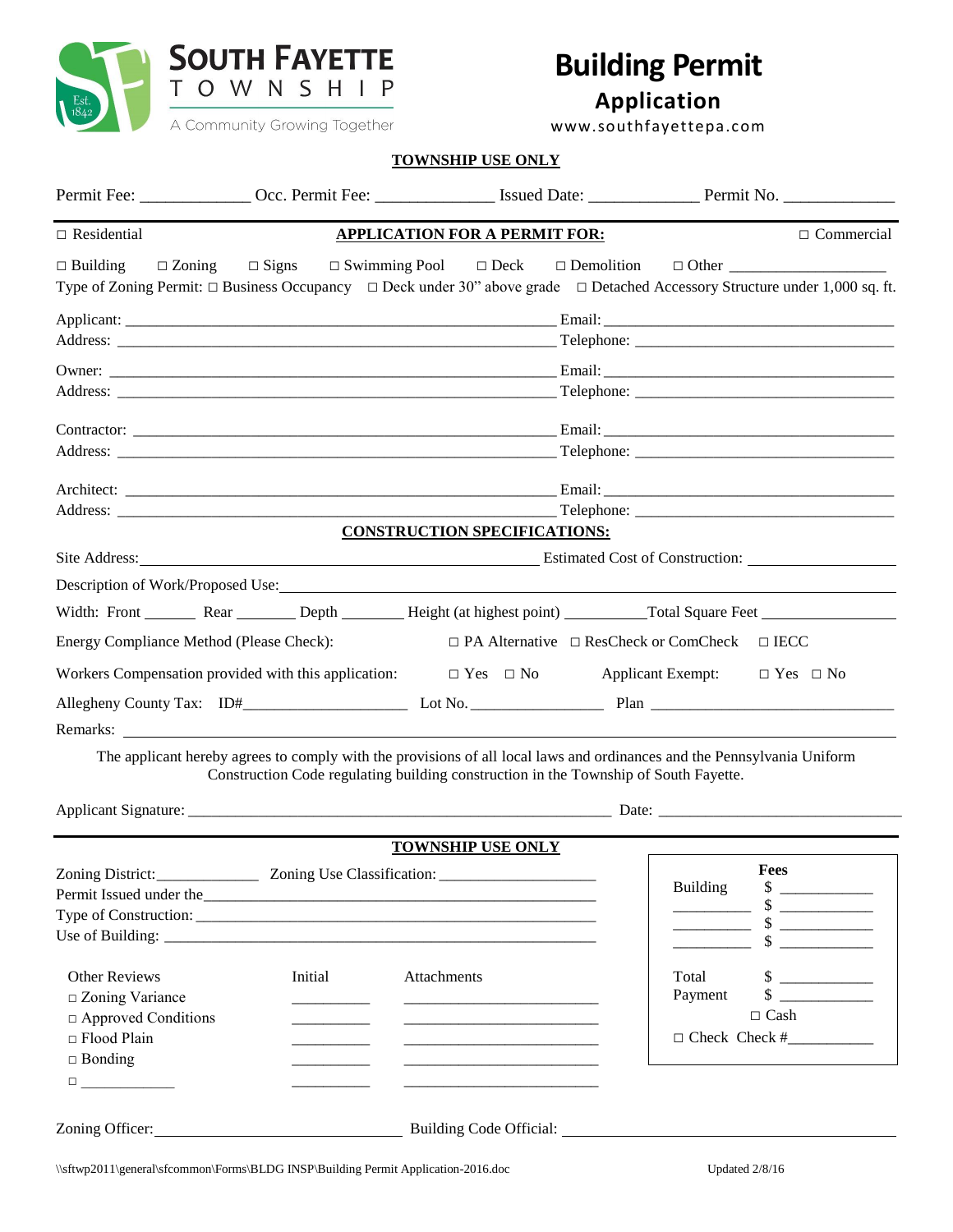UTILITY DISCONNECT AFFIDAVIT

#### (PRINT GENERAL CONTRACTOR/OWNERS NAME)  $I, \_$

(ADDRESS)

(CELL NUMBER)

## HEREBY AFFIRM THAT ALL ELECTRIC, PLUMBING, SEPTIC AND GAS SYSTEMS HAVE BEEN DISCONNECTED FROM:

(PRINT SITE ADDRESS TO BE DEMOLISHED)

(SIGNATURE)

□ Personally Known or □ Produced Identification: Type of Identification: \_\_\_\_\_\_\_\_

Sworn to and subscribed before me this  $\frac{1}{2}$  day of  $\frac{1}{2}$   $\frac{20}{2}$ .

Signature of notary

Stamp & Seal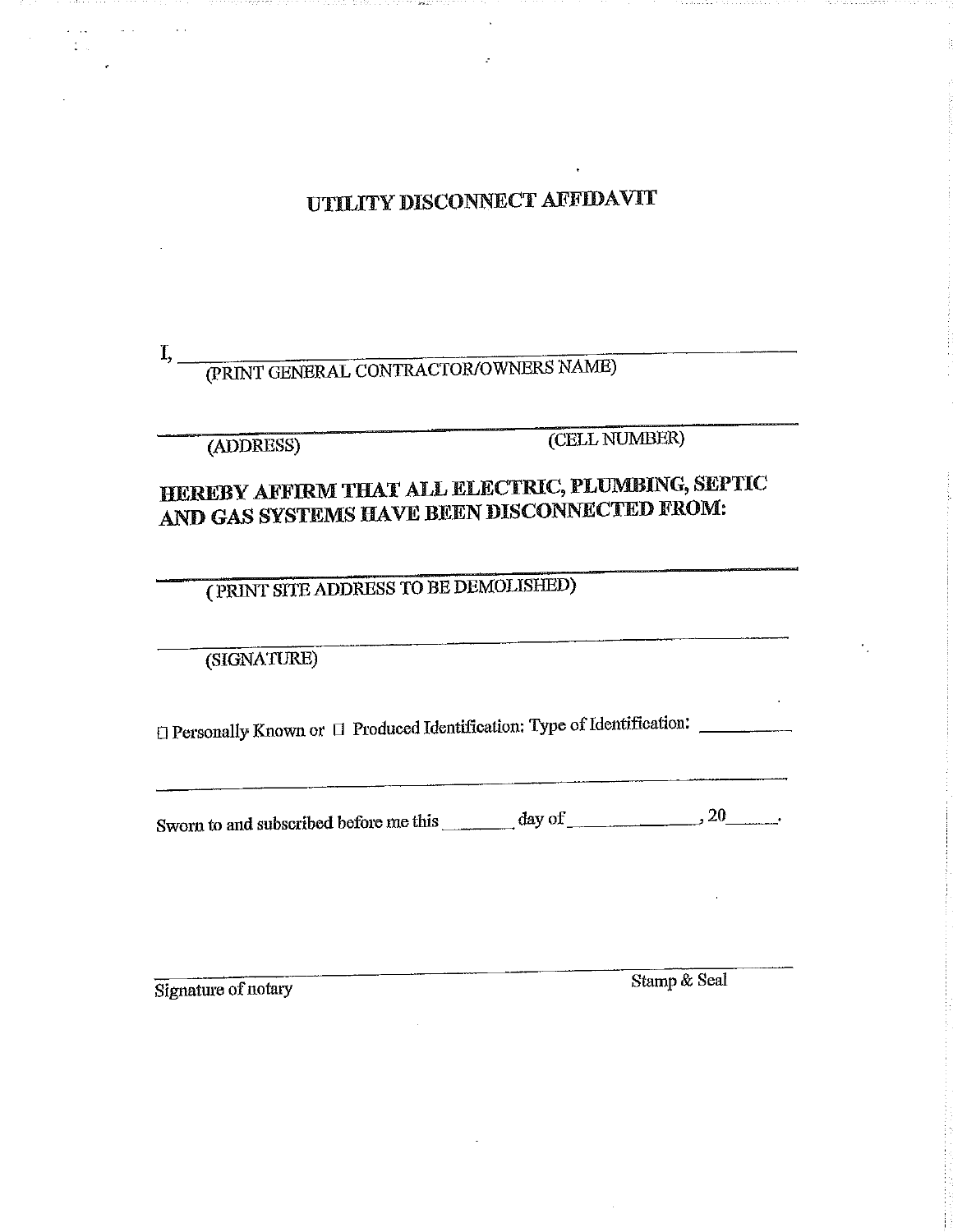Hazardous Building Components must be disposed of in accordance with County, State and Federal Law.

Fluorescent Light Bulbs that contain mercury. Mercury filled 4ft., 8ft., Utube, circline, and compact florescent lamps are the most common types of florescent bulbs encountered.

High Intensity Discharge (HID) lamps that contain mercury. These lamps are often encountered in security and outdoor lighting applications. HID are also found indoor, high ceiling work areas such as, warehouses and supermarkets.

Thermostats that use mercury as a switching mechanism. The number of ampoules containing mercury depends on the temperature cycle and type of thermostat.

Mercury-bearing wall switches that use mercury as an electrically conductive switching mechanism. These "silent switches" are no longer manufactured, but they can still be found in older structures. Numerous industries also use mercury for various types of switches and relays.

Lighting ballasts for florescent light bulbs and HID lamps. These items may contain Poly-chlorinated Biphenyls (PCBs), as well as other toxic chemicals such as, bis(2-ethylhexyl)ester di(2-ethylhexy) phthalate (DEHP).

Batteries encountered in emergency lighting, exit signs, security systems, and alarms. These batteries may contain lead and cadmium.

Lead Roof Flashing used to protect roof vents. Flashings mold easily and often contain pure lead.

Other Lead objects as lead pipes and lead painted surfaces. Surfaces such as, door frames and window sills may be easily removed.

Other hazardous materials such as discarded paint, oil, pesticides, cleaners, and other chemicals.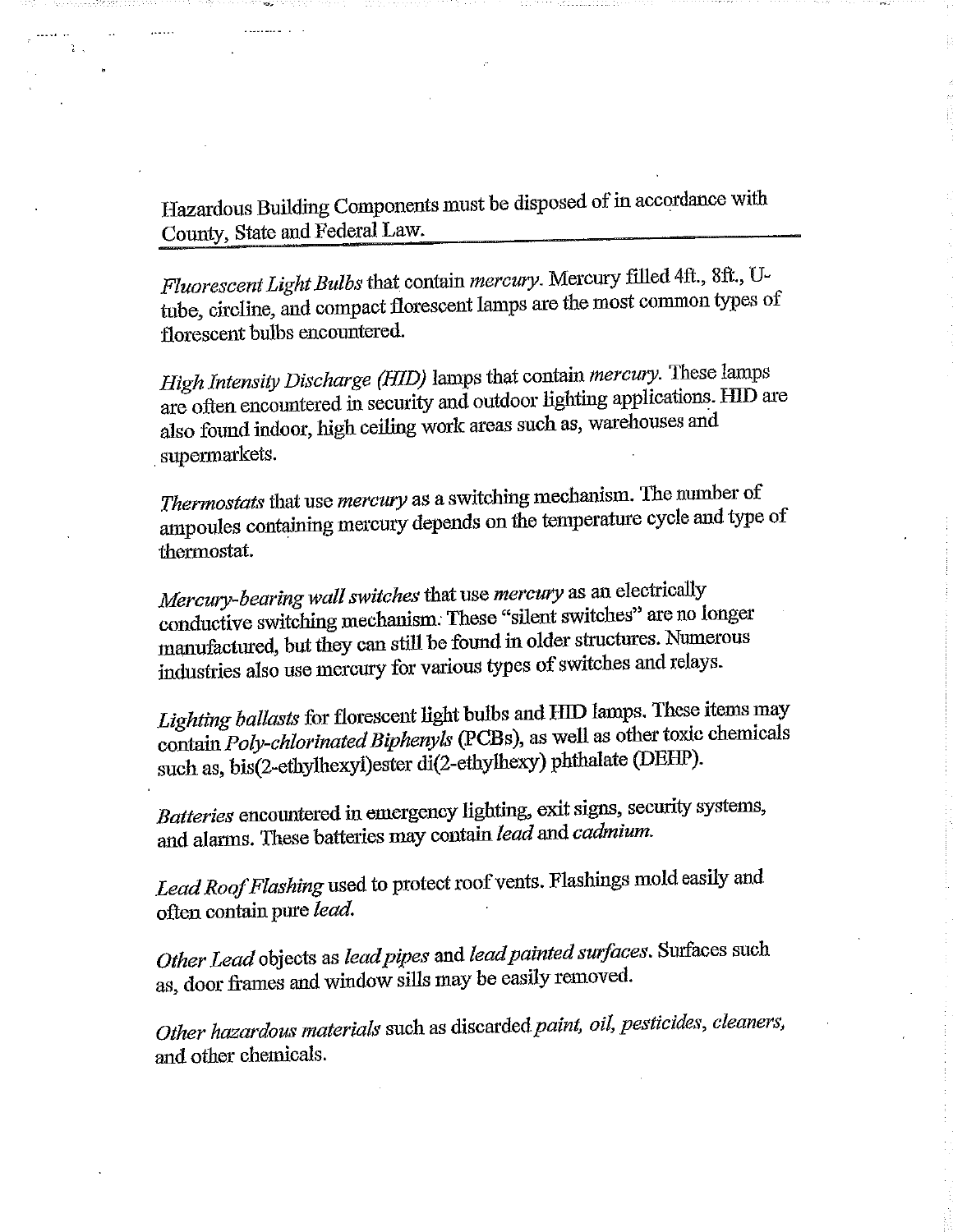## PENNSYLVANIA WORKERS COMPENSATION INSURANCE COVERAGE INFORMATION FORM

DIRECTIONS: Please complete all sections. All blank spaces must be completed with the requested information and boxes must be checked as they pertain to your status with the Pennsylvania Morkman's Compensation Insurance Law, if you are daiming an exemption, this form must be signed in pertain to your status with the Pennsylvania Workman's Compensation Insurance front of a notary public.

The contractor for this building permit, in compliance with ACT 44 of 1993, hereby submits (please check one):

- **El** Certificate of Insurance (please attach)
- $\Box$
- Certificate of moderator process answer<br>Certificate of Self-Insurance (please attach)<br>Affidavit of Exemption (must be signed in front of a notary public)
	- > Name of Contractor
	- Address <br>
	> City<br>
	City
	- Contractor or policyholder's federal or state employer identification (EIN)

If a Certificate of Insurance or Self-Insurance has been submitted, please complete the following:

- > Name of Insurer or Self-Insurer Address State Zip Code Phone#
- Policy No.

#### IF AN EXEMPTION IS BEING CLAIMED, PLEASE COMPLETE AND SIGN IN THE PRESENCE OF A NOTARY PUBLIC: Basis for exemption is (please check one):

- The Contractor for this building permit is a sole proprietorship without employees
- The Contractor is a corporation, and the only employees working on the project have and are qualified as "Executive Employees" under<br>Section 104 of the Workers' Compensation Act. Please explain:  $\Box$
- oecaen 104 or are invincial compensation run, mease explain.<br>All of the contractor's employees on the project are exemption religious grounds under Section 304.2 of the Workers' Compensation Act.  $\mathbf{a}$ Please explain:
- Other, Please explain:  $\overline{a}$

Please be aware of the following requirements under the Pennsylvania Workers' Compensation Act:

The insurer has been notified that the municipality issuing the building permit is to be named a policy certificate holder.  $\Rightarrow$ 

- Any subcontractors used on this project will be required to carry their own workers' compensation coverage.  $\Rightarrow$ 
	- The contractor/policyholder will notify the municipality of any change in status, cancellation or expiration of workers' compensation coverage.
- Violation of the Workers' Compensation Act or the ferms of this information form will subject the contractor to a stop-work order and other fines and  $\Rightarrow$  $\Rightarrow$ penalties as provided by law.

pondition of pressure of particles in the contractor as stated on this form constitutes my verification that the statements contained here are true, and that I am subject to the penalty relating to unsworn falsifications to Municipal representatives or authorities.

| <b>Signature</b>                       | Date |
|----------------------------------------|------|
| Name (Please Print)                    |      |
| Title                                  |      |
| Name of Company                        |      |
|                                        |      |
| Subscribed and sworn to before me this |      |

day of

seal

(Signature of Notary Public)

My Commission expires: \_\_\_\_\_\_\_\_\_\_